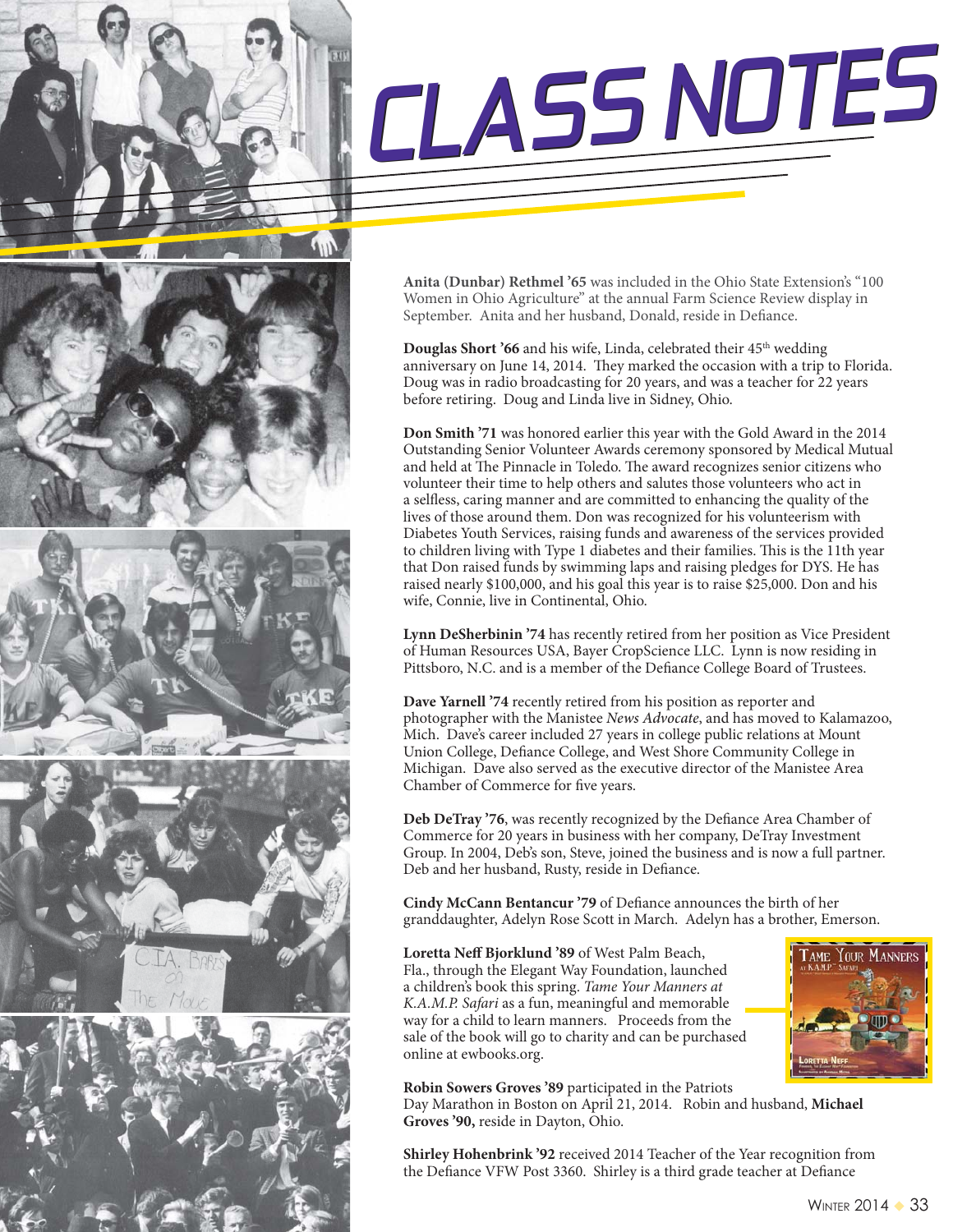Elementary School and has taught for 20 years. She resides in Defiance with her husband, Edward '67.

**Annette (Rue) Hoeffel '99 & '10** was one of the recipients of the Four Under 40 designation, presented by the Defiance Area Chamber of Commerce at their Annual Dinner, in recognition of outstanding leadership. Annette is director of marketing for Chief Supermarkets and is past president of DC's Alumni Varsity D, a Relay for Life team captain, and been involved in Continental and Putnam County youth soccer and basketball. She and husband, **Chris '96,** live in Continental, Ohio, with their two children.

**Darline Clemens '00** opened Close to Home Childcare Center and Preschool on September 1, 2004 and has operated with the philosophy that "happy children make happy families." Clemens was recognized in September by the Defiance Area Chamber of Commerce for 10 years of service to the community.

## Adam and **Jackie (Broering) Homan '02**

announce the birth of their daughter, Megan Jane, on March 8, 2014. Megan is welcomed into the family by brothers Evan, Isaac and Dylan. The Homans reside in Findlay, Ohio.



**Chad Schindler '03** has been hired by the Antwerp Local Schools as a pre-school teacher. Chad resides in Ottawa.

**Dr. Amanda Huber '04** was recently selected to receive the Sidney & Joan Pestka Post Graduate Award for Excellence in Interferon Research by the International Cytokine & Interferon Society (ICIS). Huber is currently a postdoctoral fellow in the Dept. of Neurology at the University of Michigan. Following her graduation from Defiance College, Amanda attended the Mount Sinai School of Medicine, graduating in 2011. She resides in Ann Arbor, Mich.

**Jeremy Ball '04** was one of the selected "Forty Under 40" award recipients by Columbus Business First last spring. The award recognizes outstanding career achievements and community service impact. Jeremy is the Director of Corporate Philantropy & Events for Big Lots and serves on the board of the Furniture Bank of Central Ohio.

**Dr. Nick Neiderhouse '05** earned his educational doctorate from Bowling Green State University, with his dissertation focusing on the impact service-learning has on at-risk students. Nick is now principal in the Maumee City Schools. In June 2014, Nick was wed, and he and Raquel reside in Maumee.



**Kylee VonDeylen '05** was wed to Kurtis Staup on Dec. 31, 2013 at St. Michael's on the Ridge in Defiance. The two reside in Findlay, Ohio, and Kylee is the Marketing Manager at OptiVue Vision in Toledo, Ohio.

**Joe DiSalvio Jr. '06** and **Tiffany Howard DeSalvio '06** announce the birth of their second child, Vincent Robert Joseph, on Feb. 13, 2014. Vincent has a sister, Gianna, age 3. The DeSalvios reside in Delaware, Ohio.



**Steve Brancheau '07** is now assistant principal at Montpelier High School, where he is also varsity football coach. Steve and **Katy (Tinker) '09** live in Montpelier, Ohio, with their son, Jaxton.

**Jennelle Hammer '07** married Michael Calvin on Dec. 31, 2012, and they announce the birth of a son, Duncan Scott Calvin on Feb. 12, 2014. Duncan was welcomed home by his big brother, Brent. Jennelle is a substitute teacher for the Hancock County Educational Service Center, and the Calvins reside in Rawson, Ohio.

**Brandon McCann '07** was one of the recipients of the 2014 Four Under 40 recognition, presented by the Defiance Area Chamber of Commerce at their Annual Dinner, in recognition of outstanding leadership. Brandon is the third generation of his family with ServiceMaster by McCann, where he manages approximately 70 employees. Brandon has also been a Chamber board member, past president of DC's Purple & Gold Club and on the Defiance Regional Hospital Foundation Board. He and his wife, Lindsey, reside in Defiance.

**Dr. Nathan Fitton '08** and **Andrea (Slattery) Fitton '09** announce the birth of their son, Brecken James, born on March 14, 2014. Nate, Andrea and Brecken reside in Grand Ledge, Mich.



**Brenda Delarber '09 & '12** wed Eric Averesch on June 28, 2014 at St. Michael's Catholic Church in Kalida, Ohio. Brenda is an admissions counselor at Defiance College, and the couple resides in Kalida.

**Stacy Nicely '09** married Larry Freshour on June 14, 2014. She is employed as a hygiene coordinator/team leader at Dental Excellence in Napoleon, and the couple resides in Stryker, Ohio.

**Austin Kleman '10** and Beth Roediger were married on Aug. 9, 2014 at Sidney First United Methodist Church in Sidney, Ohio. One of Austin's groomsmen in the wedding party was **Nate Cline '10.** Austin graduated from the Ohio State University in 2014 with a Doctorate of Veterinary Medicine. Austin and Beth live in Bryan, Ohio, where he is a veterinarian at Fountain City Veterinary Hospital and Beth is a pharmacist at Community Hospitals and Wellness Centers.



**Jerika Hennes Ortlieb '12** is attending the Wright State University School of Medicine in Dayton, Ohio.

**Matthew Coons '14** is now employed with HCR ManorCare in Toledo, Ohio, as a security analyst in the IT Department. **Megan (Nicholson) Coons '12** is employed at the Toledo School for the Arts as a School Counselor. Megan received her Master of Arts in school counseling from University of Toledo after graduating from DC. Megan and Matt were married Dec. 15, 2012, and reside in Toledo.

**Jordan Taylor '14** is now a health education/physical education teacher with the Euclid City Schools. He resides in Trenton, Ohio.